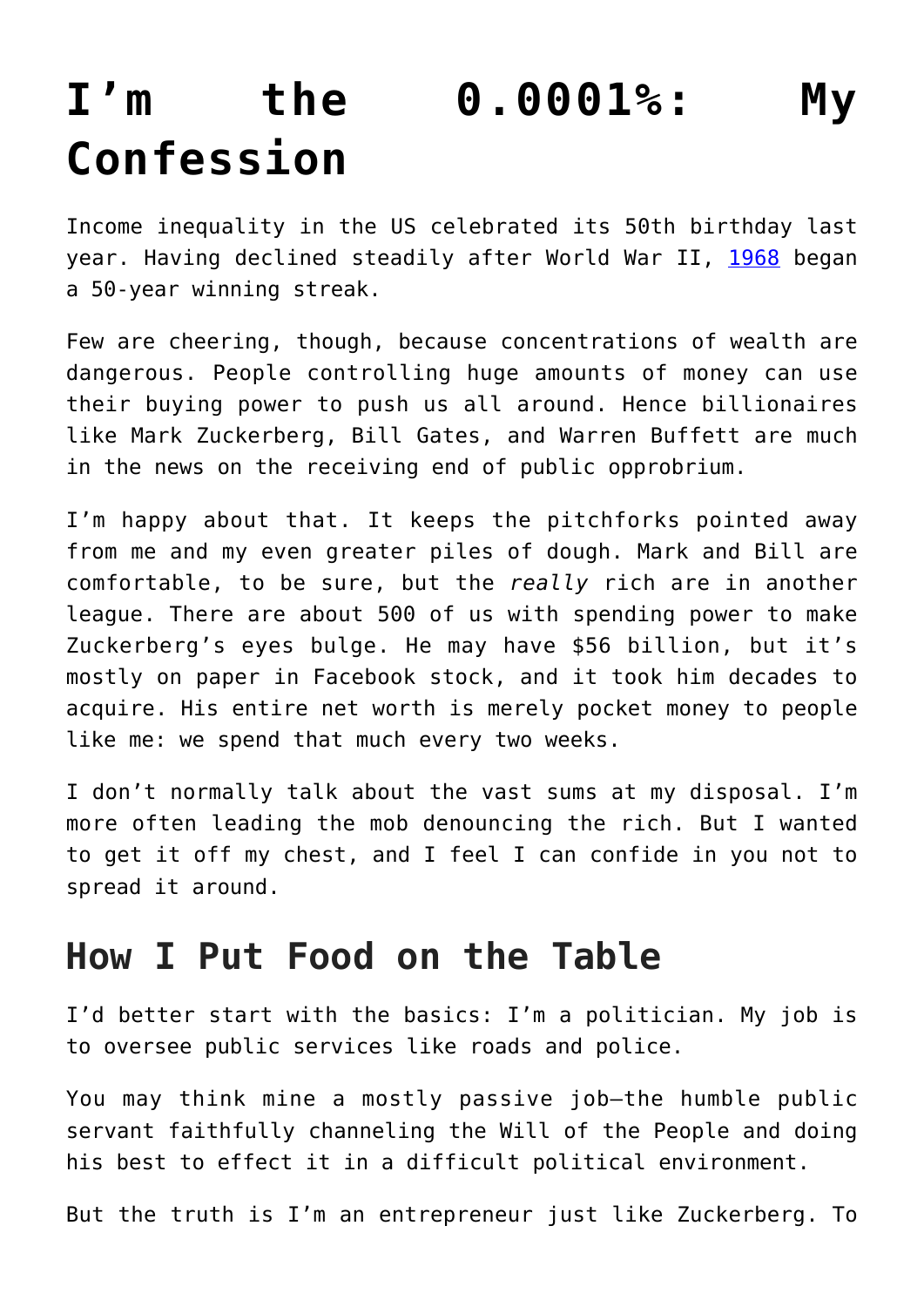advance my career I must find a problem people worry about—or can be persuaded to worry about—and then convince them I'm a better bet to solve it than the other candidate. I scour Twitter for the outrage of the week. I look for industry missteps I can claim to solve by hiring regulators.

Like other entrepreneurs, there are no limits on where I can look for problems to "productize"; I don't have to stick to just the roads and the police. In fact, if I did I'd be out of a job quickly because my field is brutally competitive. Anything is fair game: the public hazard of [unlicensed](http://www.ldaf.state.la.us/wp-content/uploads/2018/11/RF.pdf) [florists](http://www.ldaf.state.la.us/wp-content/uploads/2018/11/RF.pdf). Reckless dispensation of [plastic straws](https://www.sfgate.com/bayarea/article/straw-ban-santa-barbara-plastic-law-jail-fines-13105042.php). The [pet](http://www.firstcoastnews.com/article/news/nation-world/saving-pets-without-a-permit-good-samaritan-arrested-after-helping-animals-survive-florence/507-597325667) [rescuer menace](http://www.firstcoastnews.com/article/news/nation-world/saving-pets-without-a-permit-good-samaritan-arrested-after-helping-animals-survive-florence/507-597325667). The low hanging fruit is long picked; to keep putting food on my table, I have to get imaginative.

I make it sound like a burden, but finding causes to champion is the easy part of my job, and thundering about them in the news is great fun. "Six million seniors are being [deprived of](https://www.politifact.com/truth-o-meter/statements/2011/apr/06/nancy-pelosi/nancy-pelosi-says-gop-bill-would-deprive-six-milli/) [meals](https://www.politifact.com/truth-o-meter/statements/2011/apr/06/nancy-pelosi/nancy-pelosi-says-gop-bill-would-deprive-six-milli/)!" I'll scream. "Democrats want to give [undocumented](https://www.politifact.com/truth-o-meter/statements/2018/oct/22/donald-trump/donald-trump-says-democrats-want-give-cars-undocum/) [immigrants cars](https://www.politifact.com/truth-o-meter/statements/2018/oct/22/donald-trump/donald-trump-says-democrats-want-give-cars-undocum/)!" All the attention and theatrics of being a professional wrestler, without the bruises.

## **So What Keeps Me up at Night?**

If your first guess is finding real solutions to the problems I campaign on, God bless you, you're my kind of voter. But you're way off. Big problems like poverty or terrorism have no solutions, certainly none that I can legislate into being. And unlicensed florists were all along less of a threat than you might think. Either way, I don't need to deliver solutions.

In fact, running out of poverty would be terrible news for me, just like running out of cavities would be for Colgate. If by next election I've enacted some nice-sounding programs and the problem is worse than ever, I'll be in great shape to be reelected and get a larger budget.

Now, I know that sounds cynical, but I'm just explaining the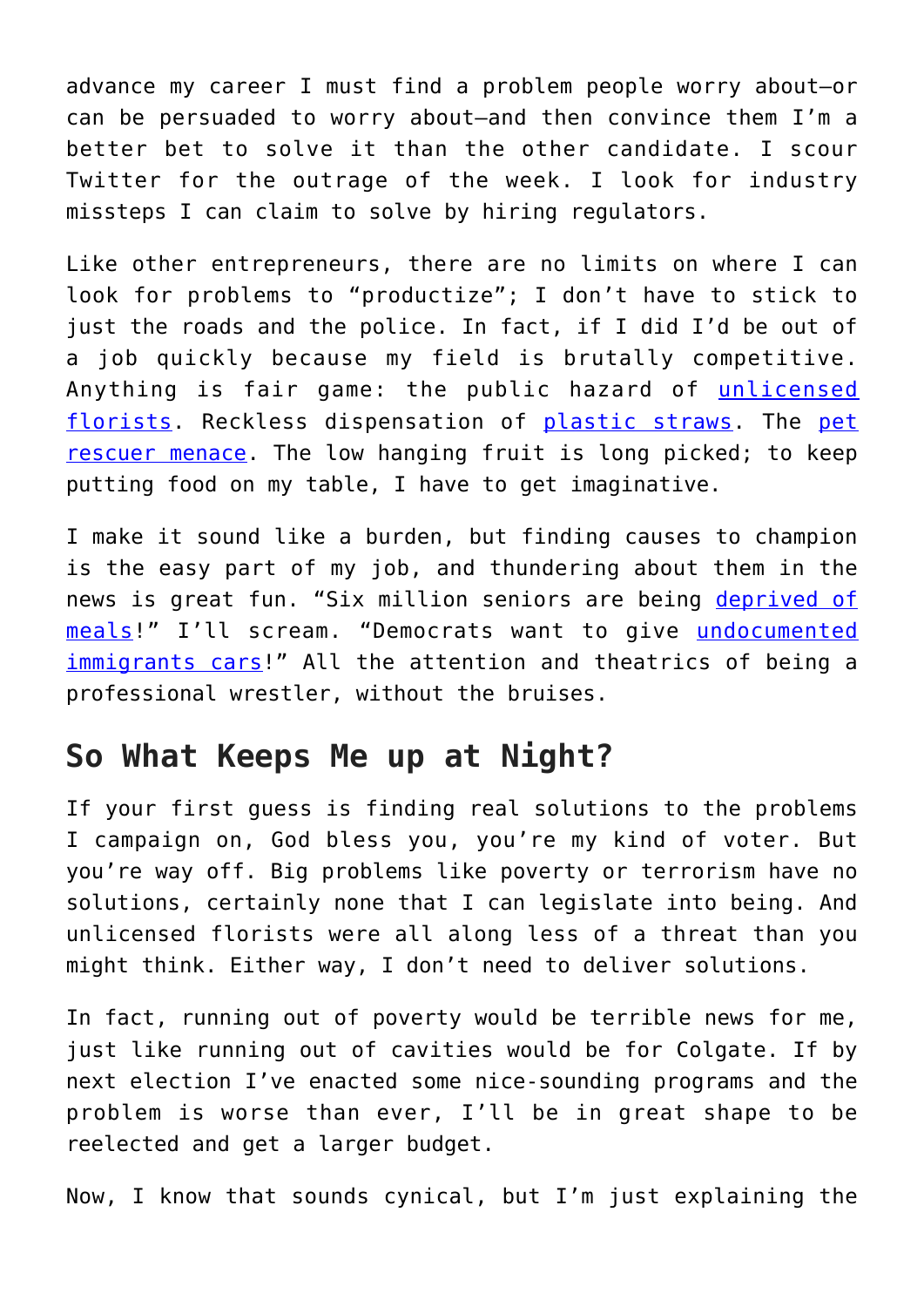economics of my job. When I realized that's how it worked, I thought it was bad, too.

But I discovered my constituents don't want these problems solved, either. Try telling an activist friend that a public problem they care about has been solved. Explain to a thirdwave feminist that the wage gap is [just bad statistics](https://www.forbes.com/sites/karinagness/2016/04/12/dont-buy-into-the-gender-pay-gap-myth/). Or to someone terrified of climate change that it's not as bad as they've heard. Or to a war hawk that [the Taliban surrendered](https://www.theamericanconservative.com/articles/war-without-a-rationale/) in Afghanistan long ago.

You might expect them to be cautiously pleased that their goal has been accomplished and to eagerly ask to hear more. But more likely, they'll get angry and shut you down lest you undermine their Great Cause. I'm giving my customer what he *truly* wants: a purpose in life and an ally by his side.

My real worry is money, because even if my nice-sounding programs are mere theater, theater still takes money to perform, and that's where my job gets most competitive. While everyone wants solutions—at least nominal ones—everyone hates paying taxes to fund them. If I don't find a way to make my programs at least *look* free, the candidate on the next stump will.

#### **Bouquet of Ruses**

I admit I'm rather proud of my many ways of picking your pocket and framing someone else for the deed. I deliberately mislabel taxes "contributions" as if they were your generous impulse. I make your employer and the corner gas station owner collect the taxes from you so they look like the villains.

I demonize your neighbor as "the rich," hint darkly that his savings are ill-gotten—a dangerous concentration of money that threatens your family. I accuse him of not paying his "[fair](https://www.youtube.com/watch?v=l99aomKYhTY) [share](https://www.youtube.com/watch?v=l99aomKYhTY)" and encourage you to vote to raise his taxes. Meanwhile, I stoke him to do the same to you. Once I've set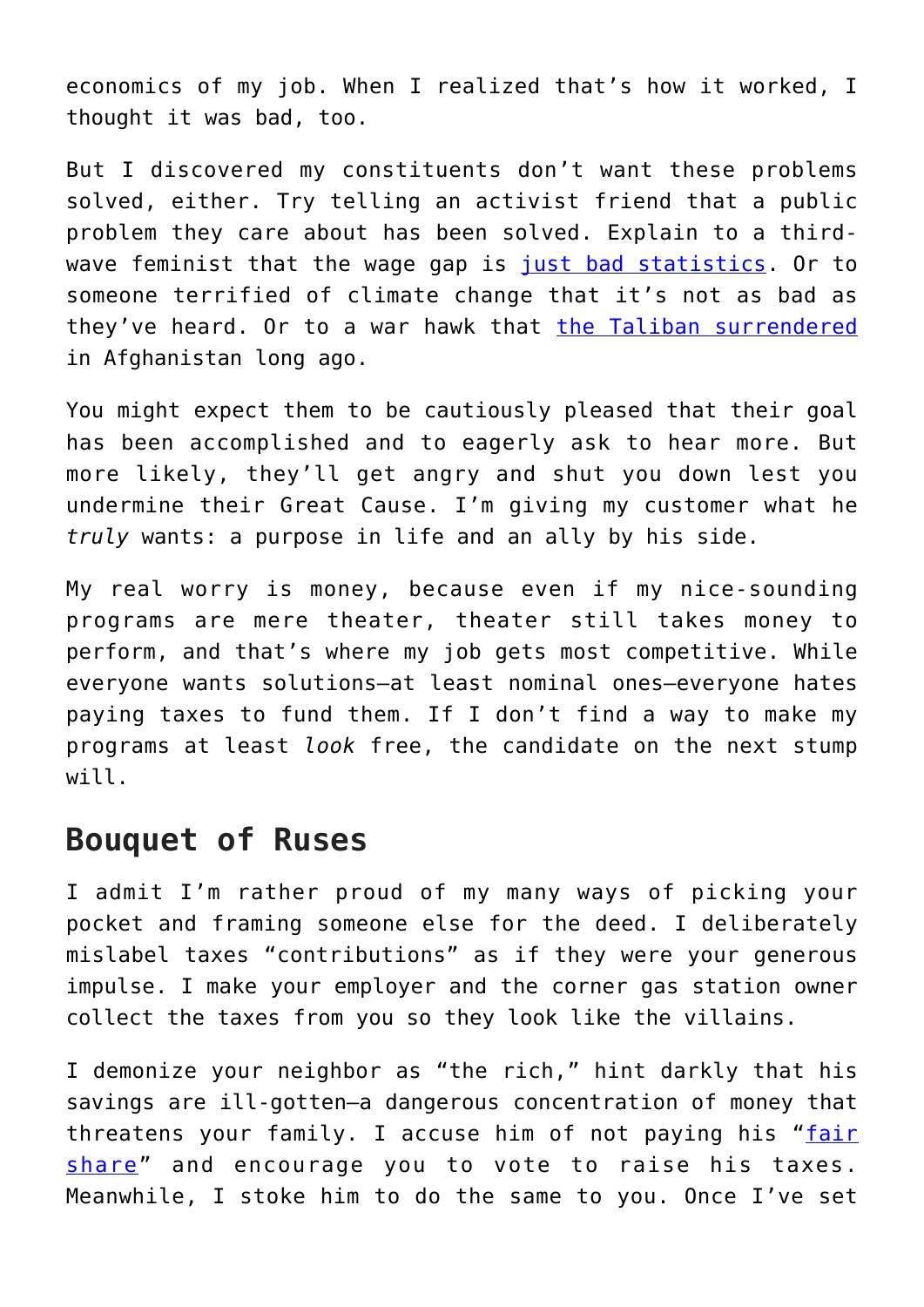you against each other, I stand back and cluck. Tsk, looks like class warfare between you two! Such a shame, here in the Land of the Free. Maybe you need [another program](https://www.baltimoresun.com/news/maryland/harford/aegis/ph-ag-choose-civility-events-20180709-story.html) to help with that.

I use an ingenious device called a *bond measure*, through which I get you to sell your kids into…well…bondage to pay for your [potholes](https://ballotpedia.org/San_Francisco_Road_Repaving_and_Street_Repair_bond_proposition,_Measure_B_(November_2011)) or your [train set](https://en.wikipedia.org/wiki/2008_California_Proposition_1A). I'll beseech you to [think of the](https://www.ballot.fyi/prop-4) [children](https://www.ballot.fyi/prop-4) while secretly counting on you not thinking too hard.

To keep you thinking correctly, I've cultivated a modern-day clergy with PhDs in economics to develop a theology of money—inscrutable justifications for my techniques. They'll convince you, for example, that printing [trillions of new](https://fred.stlouisfed.org/series/M1) [dollars](https://fred.stlouisfed.org/series/M1) is a vital public service. That is, when we do it—it's still a serious crime for you.

After enough of their holy water, inflation—once a sinner—is reborn a saint. You might like the deals the Walmarts and Costcos of the world struggle to offer you, but falling prices for all anger the Goddess of the Economy. If things were allowed to get cheaper over time, consumers would stop buying and succumb to the [vice of saving](https://www.nasdaq.com/article/household-debt-is-enslaving-americans-cm793135). Workers would lose their jobs, and a plague of unemployment would descend upon the land. What you really *need* is for everything to get [2 percent](https://www.cnbc.com/2018/06/29/the-fed-has-met-its-inflation-target-now-what.html) [more expensive every year](https://www.cnbc.com/2018/06/29/the-fed-has-met-its-inflation-target-now-what.html). Thank goodness I arrived to see you get it.

My priests preach fiery sermons in praise of my deficit spending. I *must* spend way beyond what I take in taxes, they insist, because my offerings will please the Goddess. There's a [multiplicative effect](https://www.investopedia.com/ask/answers/09/keynesian-multiplier.asp) of spending your money, but only when I do it. My borrowing is the **[private sector's savings](https://www.forbes.com/sites/johntharvey/2012/07/18/why-you-should-love-government-deficits/#1138b37f570a)-how** could you ever save money if I didn't do you the favor of borrowing it? My borrowing [buys infrastructure](https://www.cbsnews.com/news/government-deficits-the-good-the-bad-and-the-ugly/) we couldn't otherwise afford; in other words, it somehow time warps physical output capacity from the future into the here and now. If flaws in these claims aren't immediately obvious, my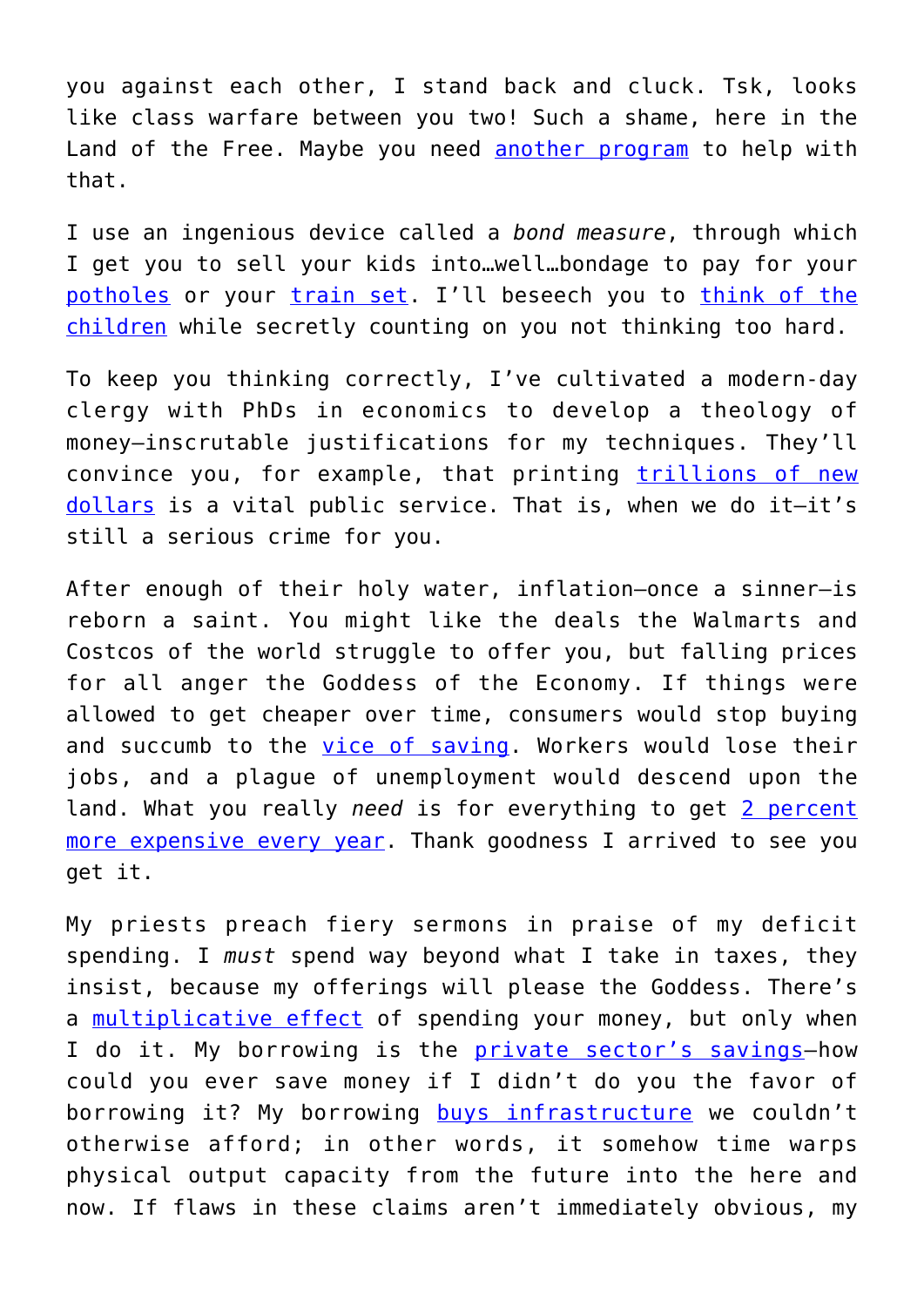economists have done a fine job.

## **Politicians Gone Wild**

Those are just a few of the many techniques I use to seduce your wallet and concentrate your wealth in my hands. But can you even compare my hands to Charles Koch's? Is "public" money controlled by an elected servant of the People anywhere near as dangerous?

I'd say it depends on your point of view. While I've convinced most of you muggles that my programs make you better off, families of the [tens of thousands](https://www.theatlantic.com/international/archive/2018/04/counting-the-dead-in-mosul/556466/) of Middle Easterners I've killed recently might say otherwise. The [millions of Americans](https://mic.com/articles/8558/why-we-need-prison-reform-victimless-crimes-are-86-of-the-federal-prison-population#.KSIJIlUe7) locked up for victimless crimes probably have their own opinions, too.

But look how many people I've helped. Millions began one day to depend on me for a paycheck, a social security check, food stamps, or housing and now find that they can't stop. We have as tight a partnership, they and I, as a heroin dealer has with his customers. I can count on their loyalty to vote for me and turn out in the streets to protest my rivals.

I may have promised them more than I can deliver. I told 160 million workers and their families I'll support them in retirement. I promised universal healthcare to 275 million Americans when they're older and sicker. I confess: I lied. Taxpayers will need to fork over [\\$999,000](http://usdebtclock.org) each to make good on those promises. Spoiler alert: they don't have the money.

Concealing the debt is getting harder and harder. I've got you all in hock for [22 trillion dollars,](http://usdebtclock.org/) more than anyone in history has ever owed, and it's starting to show. I hide a bill for \$66,000 in the crib of every newborn in America—call it a birthday present. It's a shame she doesn't have a job yet, because by the time she's old enough to start paying it off, it will be much larger. Debts of this magnitude can never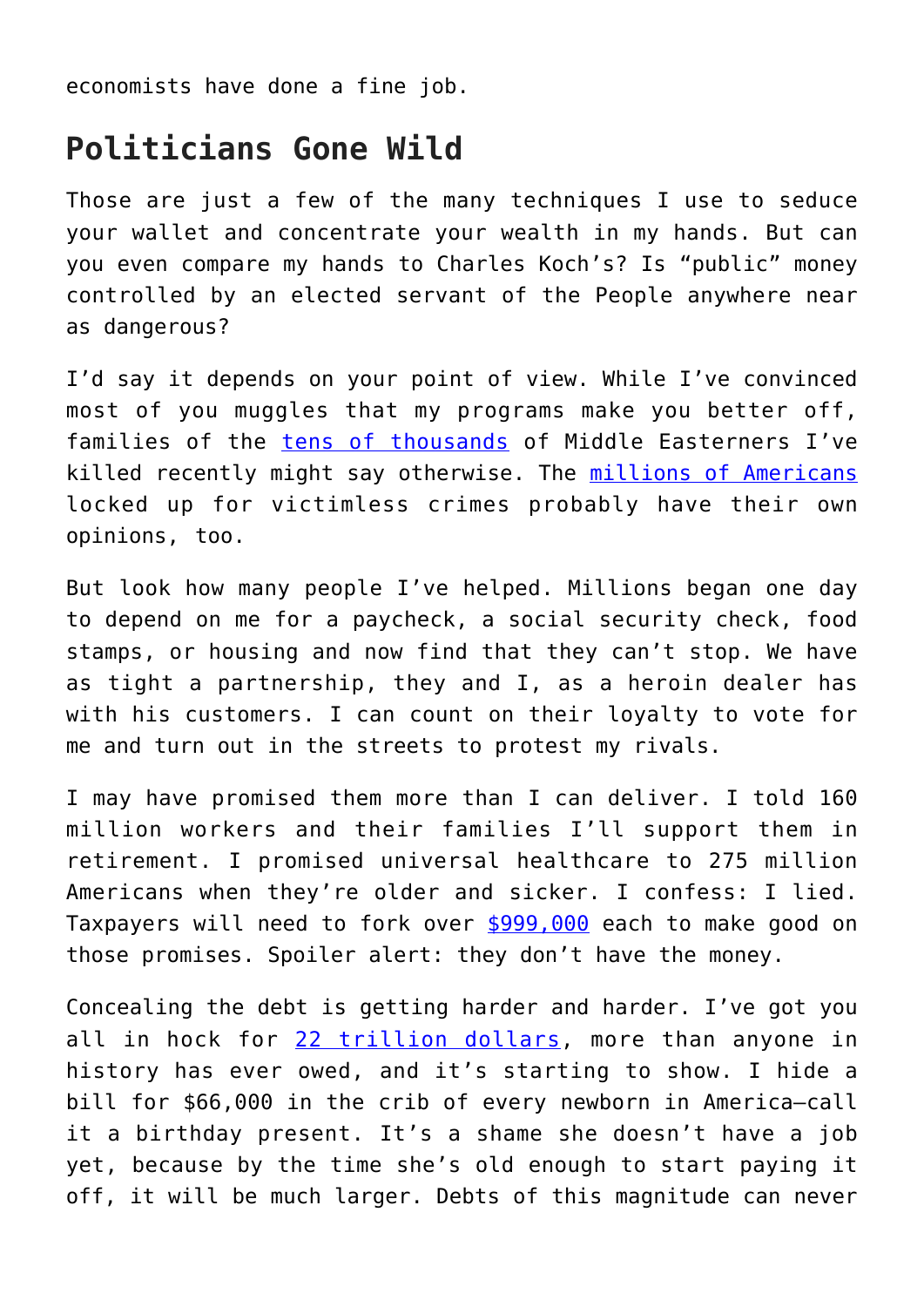be paid.

When past promises caught up with me, I told you more lies. School budgets, I said, were savagely slashed. Victory in the war on terror is just around the corner. Greed crashed the economy. The military is underfunded. Wicked corporate lobbyists *made* me pass that law. You're jobless after 15 years of public education because of racism. I had to bail those companies out because they're too big to fail. The problem is we just didn't spend enough.

And then I campaigned for another program that didn't work and you can't pay for. Vote for me, I said, and I'll give you free college tuition. Medicare for all. I'll make sure China and Russia respect America's interests in their own backyards. I'll save species. I'll restore our jobs.

Meanwhile, I'll rebuild America's crumbling infrastructure. I'll overhaul our energy systems. I'll stop the planet from heating up. I'll make every American a homeowner. I'll end poverty.

God help me, I just couldn't stop. I couldn't resist writing another bad check, making another promise I had no earthly prospect of fulfilling.

# **Making Amends**

There, my friend, is my confession. And having come clean with you, I'm starting anew. I'm finally going to drain the swamp and spend your money responsibly and sustainably—on real solutions to real problems.

Among the reforms I'll make…hey, isn't that Greedy Billionaire Jeff Bezos? His \$138 billion is a dangerous concentration of wealth that's destroying this country!

That's why I'm announcing my new [\\$7.25 trillion program](https://www.cnbc.com/2019/01/24/elizabeth-warren-to-propose-new-wealth-tax-economic-advisor.html) to protect you from people like him.